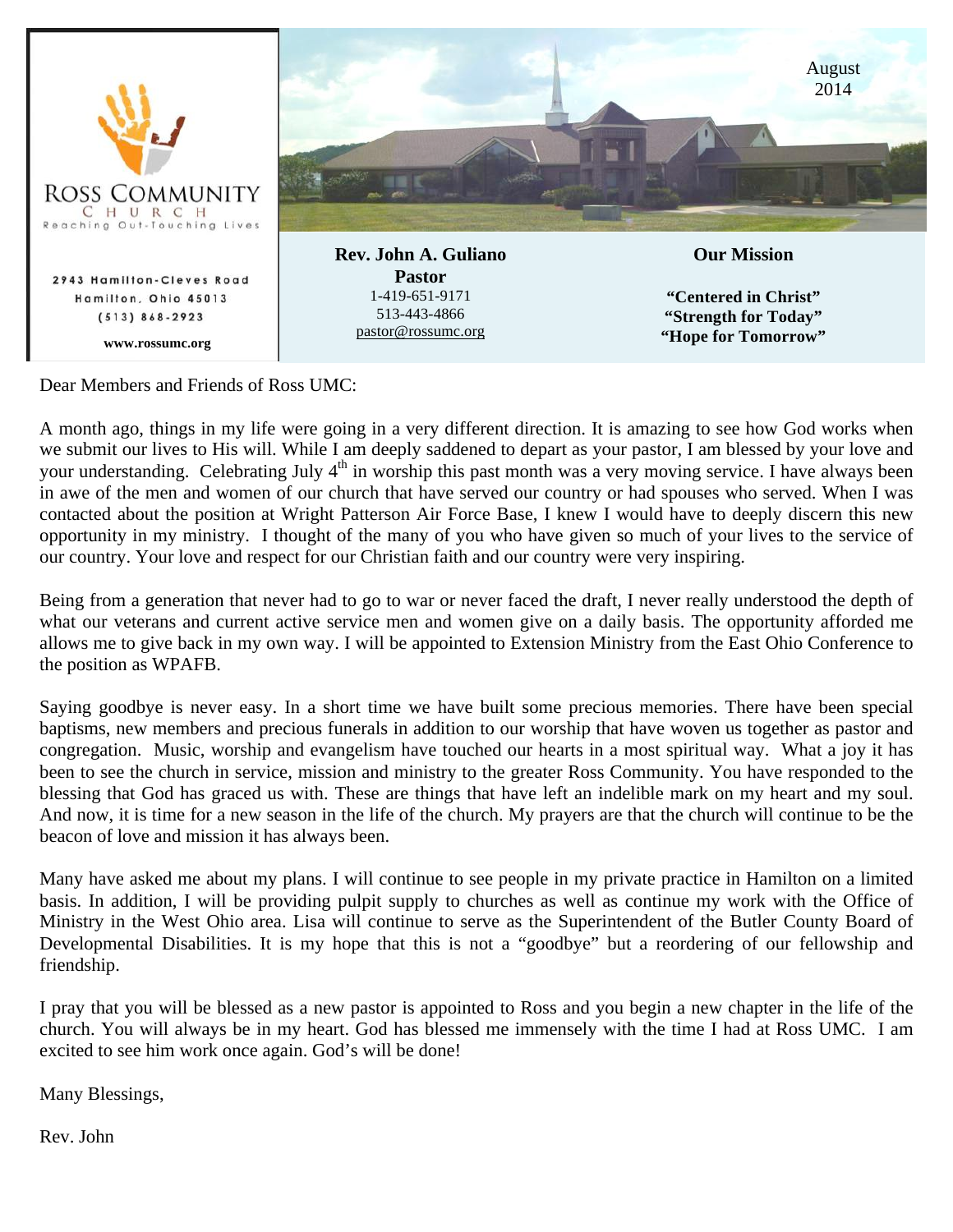# Information Page

#### **CONTACTS**

**Pastor**: Rev. John A. Guliano 1-419-651-9171 513-443-4866

**Lay Leader**: Jim Rechel **Assistant Lay Leader**: Leroy Singleton **Music Director**: Sally Rechel **Pianist**: Lori Campbell / Craig Eppich **Cornett**: Karen Auffinger **Drums**: Chip Schoepf **Nursery Attendant**: Robin Montgomery (Ages birth through four years) **Prayer Chain:** Vicky Foster 513-738-3748 **Newsletter**: Phil Brown 513-868-2338 rcumcnewsletter@gmail.com



*Submitted by Sandy Hogeback*

#### **COME ONE...COME ALL........**

Come join us for Sunday School Class at 9:15 AM on Sunday mornings. We have teachers that are waiting for you to be a part of the class. The teachers are excited about sharing the stories from the bible with all of you. Let's bring someone to Sunday School and to Church.

#### **"Prayer Shawl Ministry"**

**Please spread the word: ------** If anyone has a family member, friend, etc. that is gravely ill, please let me know in the Sunday service, or email me at www.carolfarmer90@yahoo.com. Also contact me for more information. This program is 100% voluntary, and the Church has not spent a penny. We can also use more volunteers. Have a great day in the Lord.

*Submitted by Carol Farmer*



Please send your e-mail address to rcumcnewsletter@gmail.com if you would prefer to receive your issue of The Ross Community United Methodist Church Newsletter by e-mail.

*Please put RCUMC Newsletter in the subject line.*

#### **COMMUNION**

If you are **home bound** and would like to **receive communion** please contact the church office at (513) 868-2923. Rev John Guliano or Lay Leader Jim Rechel will return your call.



#### **SUNDAY MORNING SCHEDULE**

**Sunday School** 9:15 – 10:00 for all ages **Fellowship**  $10:00 - 10:30$ **Church Service** 10:30 *Children's Sunday School during Church Service*

#### **Monthly Meetings U.M. Women**

Second Tuesday of the month @ 10:00 am **Trustees, Nurture & Missions Committees** First Tuesday of the month @ 6:30 pm **Administrative Council** Second Thursday of the month @ 7:00 pm **U.M. Men** Last Saturday of the month @ 8:00 am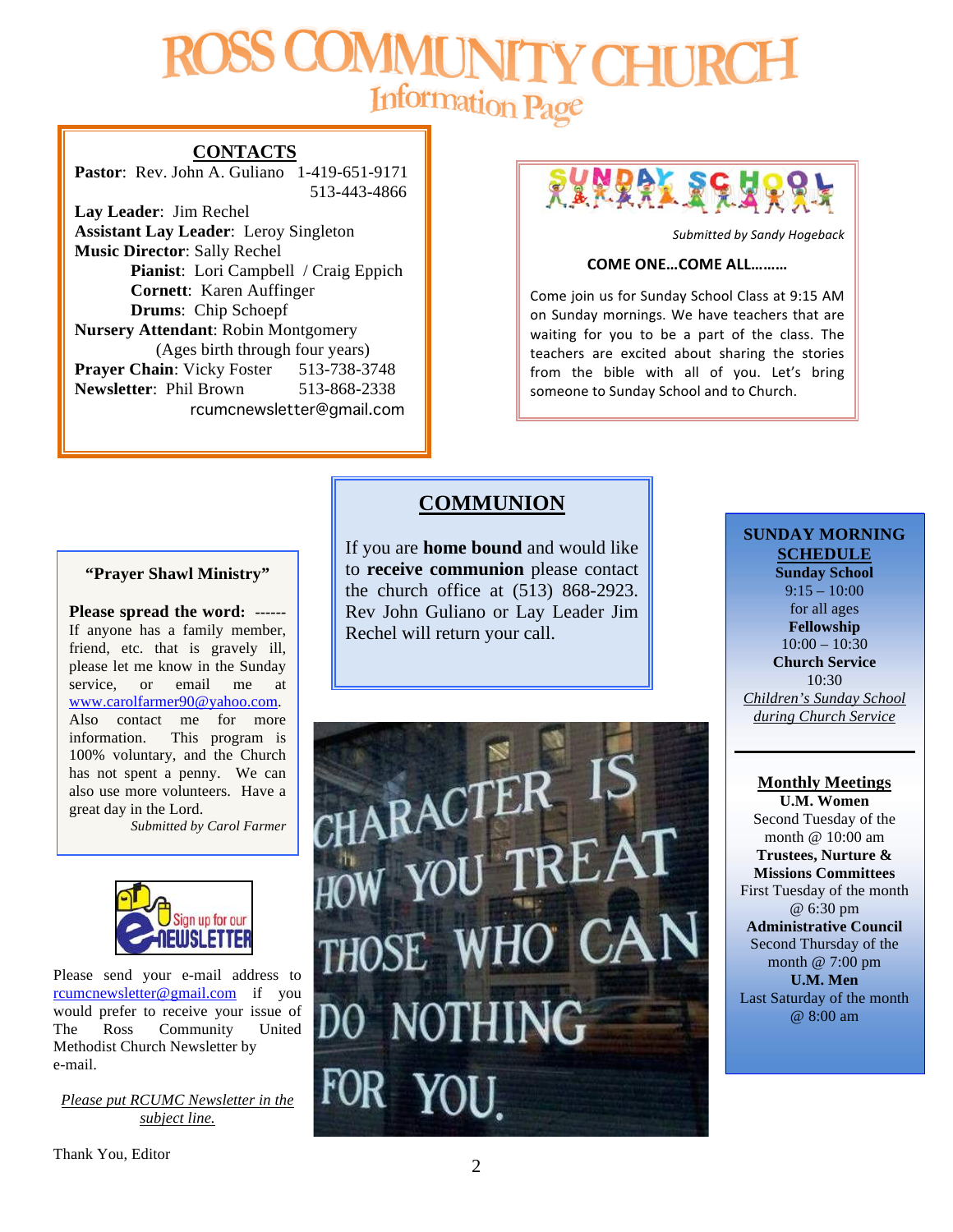#### **NURTURE**

**MISSION**





*Submitted by Judy Kottman*

#### **SONTREASURE ISLAND VBS**

It is with overwhelming joy to report that we were blessed with a total attendance for the three evenings of 75 participants (31 individual children participated). This does not include the many adults and older youth who assisted each evening. Again we "Thank" everyone who supported, volunteered and shared their time and talents to make this a success. Above all we were delighted to have Nancy Beckman bring her expertise thru other Vacation Bible School experience and the delightful decorations. We're blessed that many of the decorations were on loan from the Ross After-Prom Committee and Venice Presbyterian Church.

**Back To School Picnic** – Saturday, August 16 – Noon to 2 p.m. – Ross Christian Church

Summer is quickly passing and again it's time to collect School Bags and monetary donations to purchase the necessary contents. A container will be available for donations. We need volunteers to help with parking; hostess duties; and take-down responsibilities the day of the event. Please contact Nancy Beckman if able to assist in any way or have questions.

#### **August Fifth Sunday**

We are not having August Fifth Sunday Luncheon as it's Labor Day Weekend and a time for family and friends to gather. Instead, we ask that you support the Mission Trip Dinner/Talent Show Fundraiser on Saturday, August 23 at 6:30 p.m. Please contact Linda and Debbie Kunick for more information.

#### **Craft Fair** – Saturday, October 11

Plans are in the making for the Craft Fair on Saturday, October 11. If anyone is interested in participating or knows of anyone please contact Carol Farmer.

## **United Methodist Women**



The women's **Latin Dance** workout classes were very successful. Thanks Linda & Wayne Estep for making it such an enjoyable time. We are hoping to have some more classes in the near future.

Submitted by: Judy Creasy

We are still collecting **old eyeglasses**. Please remember to bring them to church for a donation to a third world country missions group.

**Tuesday August**  $12^{th}$ **, the UMW women will be getting** together for **dinner** at 6:30PM at **Symmes Tavern** in Fairfield. We are having this dinner in the evening so working women can also attend.

**Tuesday, September 9th**, we will start our **fall monthly meetings** in the church at 10:00AM. Please mark your calendars and join us.

#### **CONTINUING PRAYERS**

Continuing prayers for the vision of Ross Community United Methodist Church, Pastor John and Lisa; Pastor Kyle and Karen, Pastor Grant and Ann, Bev Papet, our President, our nation and our



military personnel, Gary Brown due to ongoing heart problems, Vicki Hilton, Dorothy Gard, Steve and Linda Jacobs, Jake Phelps and family, Jo and Randy Anderson's great grandson Tyson and family, Bill & Linda Wright's sister-in-law; Annette Hegner (ongoing health issues); the Whirls Family; the Brownfield Family; Kelly Bonham; Robin Montgomery, Lois Lynch and Jerry and Betty Merz.

**If you know of additions or deletions, please see or call Vicky Foster – 738-3748.** Please give your e-mail address to Vicky for the Prayer Chain.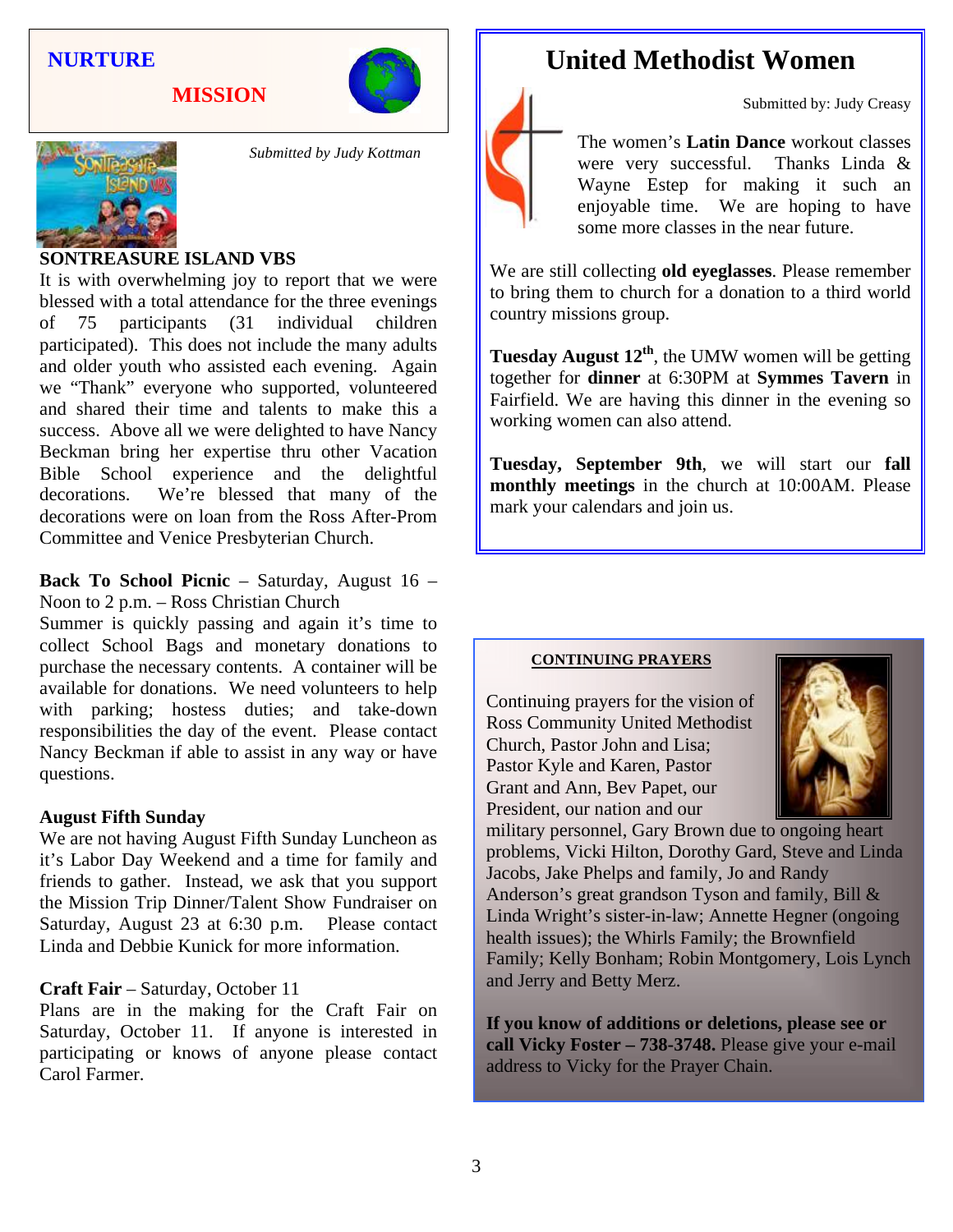

7 Carolyn Conrad 9 Joan Daugherty 11 Jerry Merz 13 Aaron Rheinfrank 14 Jim Houk 16 Ken Thomas 17 Chip Schoepf 18 Sunnie Bressler 18 Justin McNeely



18 Sally Rechel 19 Novella Brownfield 22 Dick Massey 23 Wayne Estep 25 Dale Ramsey 27 Bunny Jones 28 Karen Brauch 31 Bob Burnette

#### **August**

- 3 Roger Creasy
- 10 Jim Rechel
- 17 Leroy Singleton
- 24 Debbie Gilman<br>31 Nancy Beckman Nancy Beckman

#### **September**

- 7 Phil Brown<br>14 Tim Zecher Tim Zecher 21 Greg Conrad
- 28 Wes Flannery







LANIST

- 3 Bill & Brenda Oliver<br>3 Gary & Sharon Morti
- Gary & Sharon Mortimer
- 20 Bud & Judy Kottman
- 21 Matt & Kelly Bonham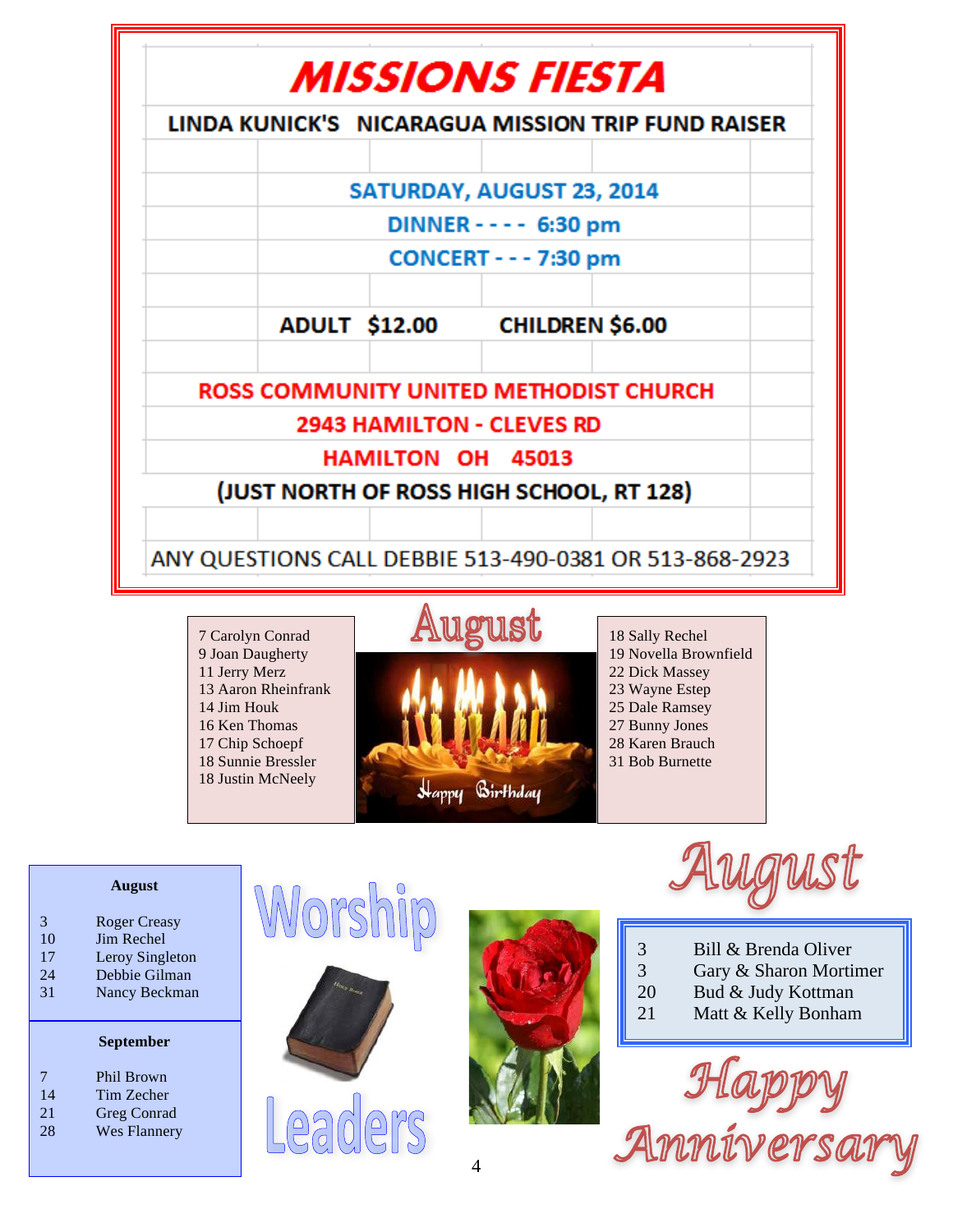## **NOTICE**

On Wednesday evening, July 30<sup>th</sup>, the Staff Pastor/Parish Relations Committee met with the Assistant District Superintendent, Tim Waugh.

The committee was introduced to Pastor Larry Gallaher as a candidate for our new pastor. Prayerful consideration was given to Pastor Larry and the committee as a whole affirmed the acceptance of him to this position and we are pleased to announce that he will be your new Pastor at RCUMC beginning August 4, 2014. Pastor Larry's first Sunday will be on August  $10<sup>th</sup>$ .

Pastor Larry is a licensed local pastor, meaning he can/will give communion and do baptisms.

This is, once again, a time of transition for our church and the committee asks that you keep YOUR church in your prayers and also Pastor John and Pastor Larry.

Please read Pastor Larry's BIO, which is included in this newsletter on page 6.

On behalf of the RCUMC SPPR Committee, **Welcome to your new home church Pastor Larry!**

Please join us in giving Pastor Larry the warm welcome that Ross Community United Methodist Church is known for.

Due to Jerry Merz having surgery, I have been appointed as acting chairperson for the SPPR Committee.

Submitted by Brenda K. Brown

**NOTICE**

5

**Happiness** keeps you Sweet. Trials keep you Strong. **Sorrows** keep you Human. **Failures** keep you Humble. And God, keeps you Going.

and know that



#### **August**

3 Phil & Brenda Brown 10 Debbie Gilman & Lois Lynch 17 Wayne & Linda Estep 24 Butch & Trey Foster 31 Jerry & Betty Merz

#### **September**

- 7 Jim & Sally Rechel 14 Bill & Brenda Oliver 21 Roger & Judy Creasy
- 28 Phil & Brenda Brown

If you wish to be included on the Ushers & Greeters list please contact Lay Leader Jim Rechel or Asst. Lay Leader Leroy Singleton.

# NOTICE **NOTICE**

**NOTICE**

NOTICE